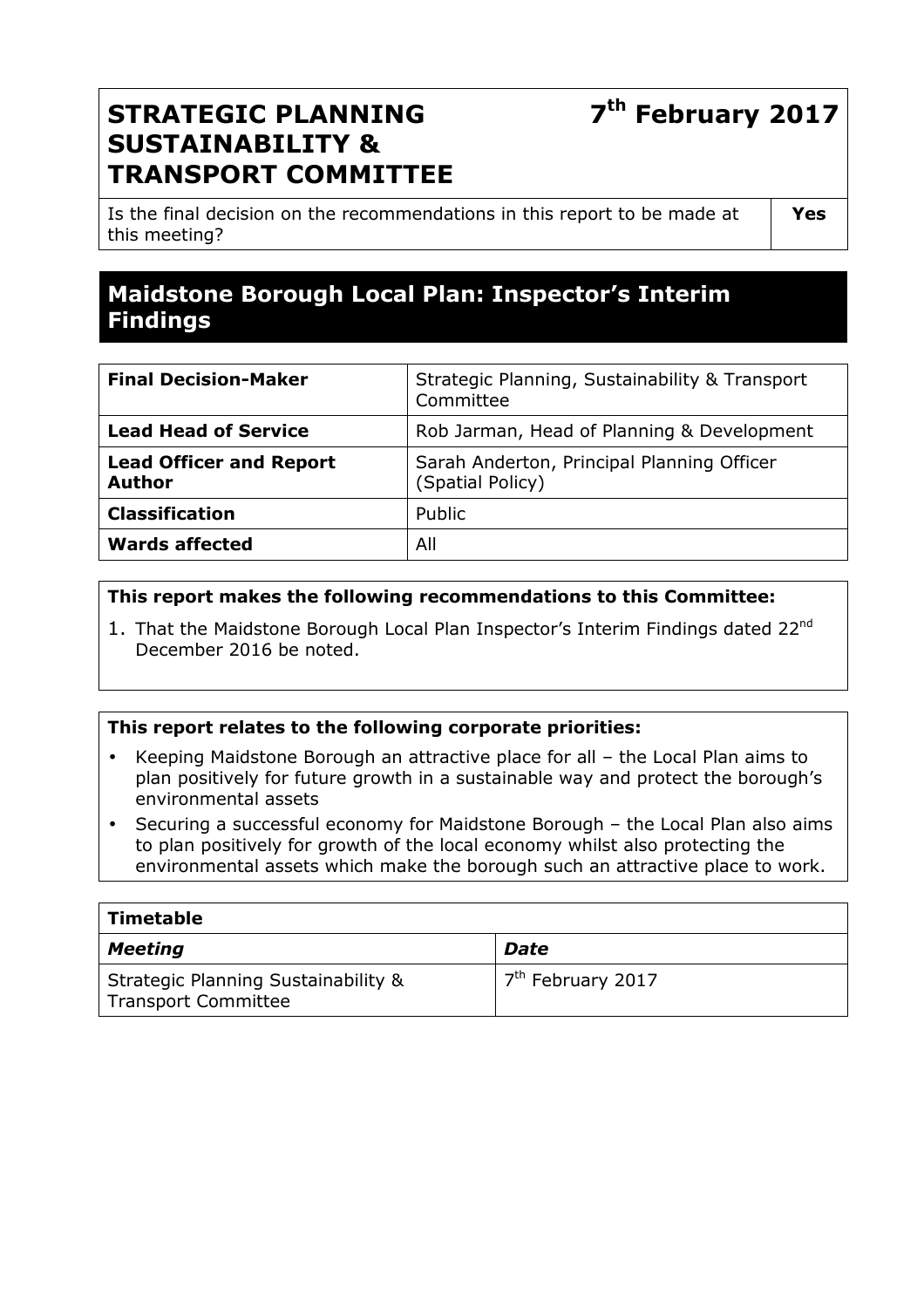## **1. PURPOSE OF REPORT AND EXECUTIVE SUMMARY**

1.1 This is an information-only report to update the Committee on the Local Plan Inspector's Interim Findings which were issued on 22<sup>nd</sup> December. The report also sets out the next steps; an indicative timetable was outlined by the Inspector at the latest Hearing Session held on  $24<sup>th</sup>$  January.

## **2. INTRODUCTION AND BACKGROUND**

#### **Inspector's Interim Findings**

2.1 The Local Plan Inspector, Mr Mellor, issued his Interim Findings on 22<sup>nd</sup> December (Appendix A). In his Findings, he has addressed main issues discussed at the Hearings and has also identified where additional work is needed before he can reach his final conclusions on the overall soundness of the Plan. The Interim Findings are not comprehensive and they are not final but they do signal his emerging conclusions on key points.

#### **Duty to Co-operate**

2.2 The Inspector indicates that the Council has complied with the statutory Duty to Co-operate. This confirms that the Council has engaged constructively, actively and on an ongoing basis with specified bodies, including neighbouring authorities and Kent County Council (KCC), on strategic matters. This is an important test to have passed as failure in this duty cannot be retrospectively rectified.

## **Objectively Assessed Housing Need (OAHN)**

- 2.3 The Council has produced a Strategic Housing Market Assessment (SHMA). The Inspector found that the housing market area employed in the SHMA was appropriate.
- 2.4 There was much discussion at the Examination on local need for housing within the borough compared with migration from outside. The Inspector found that there had been an appropriate assessment of both.
- 2.5 In April 2016, after the Local Plan had been submitted for Examination, the Department for Communities and Local Government (DCLG) published its 2014-based household projections (the SHMA is based on 2012-based projections). The Inspector found no case to alter the OAHN figure in response and identified that these latest projections (or any that supersede them) would need to be taken into account in a review of the Local Plan.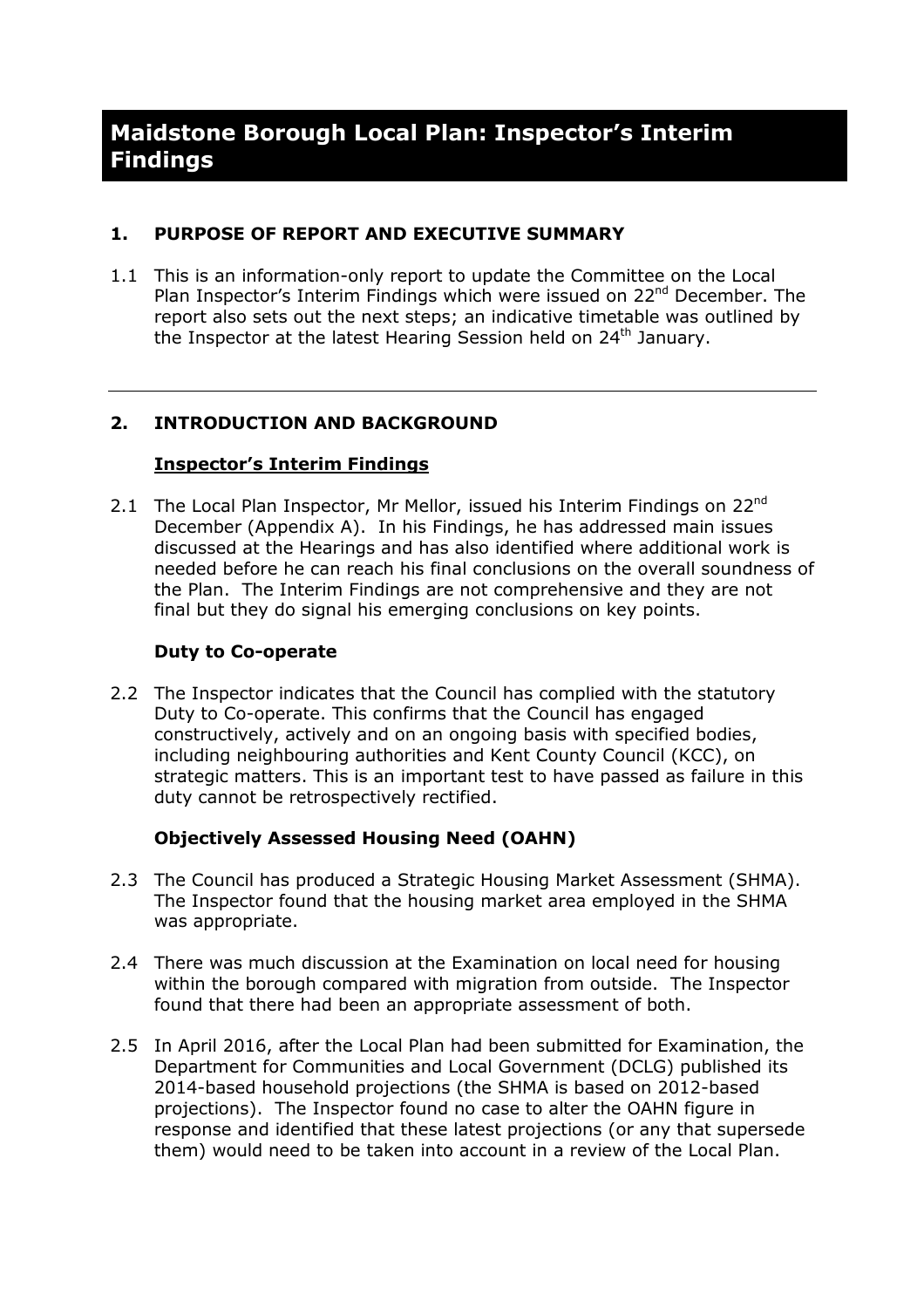- 2.6 Objectors promulgated that the OAHN should be reduced because of a claimed over supply of housing in the past. The Inspector identified that, at the time of the alleged over supply, housing targets were prescribed in the (now revoked) South East Plan and were redistributive in a nature. The National Planning Policy Framework ('the Framework') fundamentally altered the approach, specifying that Local Planning Authorities should aim to meet their own needs within their own boundaries.
- 2.7 The potential consequences of London's increasing population were discussed in detail at the Examination. Whilst it may well be the case that the borough has to accommodate an increased level of London's housing need, there is no certainty over when this might become necessary and the quantum of the requirement. This is one of the main matters for consideration in a first review of the Plan.
- 2.8 The average household size assumed in the SHMA was found to be appropriate.
- 2.9 The Local Plan OAHN figure of 18,560 homes included a 5% uplift to take account of market signals. This approach followed the National Planning Practice Guidance (NPPG) and reflected Inspectors' findings elsewhere. In fact, the Inspector found that the scale of the uplift was unlikely to affect average house prices and that this is dictated by delivery rates in any event. The Inspector concluded that the uplift was not justified; the OAHN figure is therefore reduced by 900 to 17,660 homes. He also found that there was no specific need to increase the OAHN figure to boost the supply of affordable housing.

#### **Housing Supply**

- 2.10 A Housing Topic Paper was prepared for the Examination as evidence of delivery and supply.
- 2.11 The Inspector carefully considered the quantum and general distribution of housing and the impact of constraints. He was generally satisfied with the approach taken in the Local Plan. He concludes that that there is not a fixed development capacity limit for the borough, rather locations have to be assessed individually to determine the scale of development appropriate, including the scope for mitigation.
- 2.12 Alternative strategies: The Inspector supported the overall development strategy (set out in Policy SS1) which sets a settlement hierarchy with Maidstone town best placed to accept development, followed by sites at its edge, then the five Rural Service Centres and five Larger Villages. This supports sustainable means of travel and is compliant, in other matters, with the Framework.
- 2.13 South East Maidstone: Policy SP3 is a strategic housing policy proposing six sites along the A274 which together will provide a total of 2,647 dwellings. Three of these already have permission and two await the completion of s106 Agreements.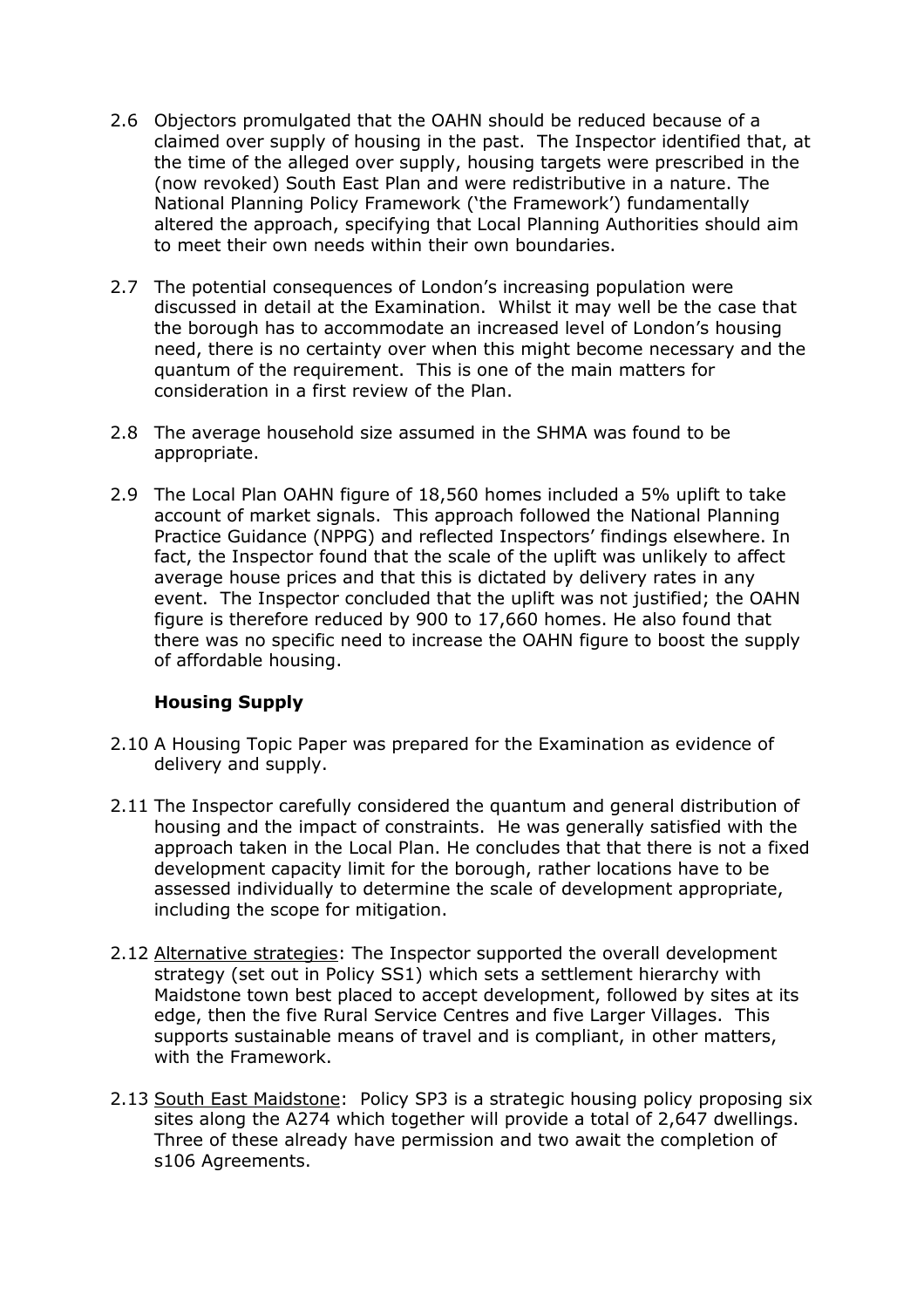- 2.14 The Inspector found that the highways mitigation, in particular public transport, to be secured through s106 monies was appropriate. The Inspector goes into detail in relation to the delivery of bus prioritisation measures, in particular, the extension of the existing bus lane. Other highway capacity improvements were also supported and the Inspector specifically cites the junction capacity improvements in the vicinity of Willington Street and Wallis Avenue. The implementation of such highways mitigation measures is needed for the successful delivery of the Local Plan and is to be delivered through the Maidstone Integrated Transport Package (MITP).
- 2.15 Other South Maidstone allocations: Traffic congestion along the A229 is also an issue. Two of the proposed housing allocations are along Boughton Lane: H1(29) New Line Learning and H1(53) Boughton Lane. The New Line Learning site was the subject of a dismissed public inquiry in 2016 where, inter alia, the Inspector (and Secretary of State) found that severe highway harm to junctions with the A229 would arise. This public inquiry has reopened and is due to be held in October 2017. The Local Plan Inspector concluded that a deliverable scheme of mitigation was not in front of him and both sites are proposed to be deleted from the Plan, resulting in the loss of 255 units from the supply. Smaller sites in the vicinity have been retained.

#### 2.16 Policy H2 Broad Locations for Housing Development:

- a. Town Centre: it was agreed that 940 dwellings would be delivered in the Town Centre Broad Location by 2031. This will be achieved through a masterplanning approach with partners.
- b. Invicta Park Barracks: during the Examination the Ministry of Defence announced that the Barracks would close in 2027. The Inspector supported the development of this sustainably located brownfield site but found that 500 homes, rather than the proposed 1,300, between 2026-31 was more realistic. This results in a numerical loss from the Plan period of 800 dwellings.
- c. Lenham Broad Location and Allocations: the broad location was proposed to deliver 1,500 houses between 2026 and 2031. The Inspector again considered this to be an overly optimistic delivery and has reduced the total to 1000 and, moreover, brought the 'start' date forward so the delivery period is 2021 to 2031. The actual allocations would be determined in a masterplan incorporated within a Lenham Neighbourhood Plan or, by default, in a Local Plan review before April 2021.The Inspector was supportive of the detailed allocations in Lenham.
- 2.17 Larger Villages: The Syngenta site at Yalding has been deleted due to flood risk and (see above) site H1 (53) at Boughton Lane.
- 2.18 Windfall allowance: The Inspector concluded that the housing windfall allowance has been adequately justified.
- 2.19 The housing trajectory and the 5 year housing land supply: the revised 17,660 dwellings would equate to 883 dwellings per annum on average over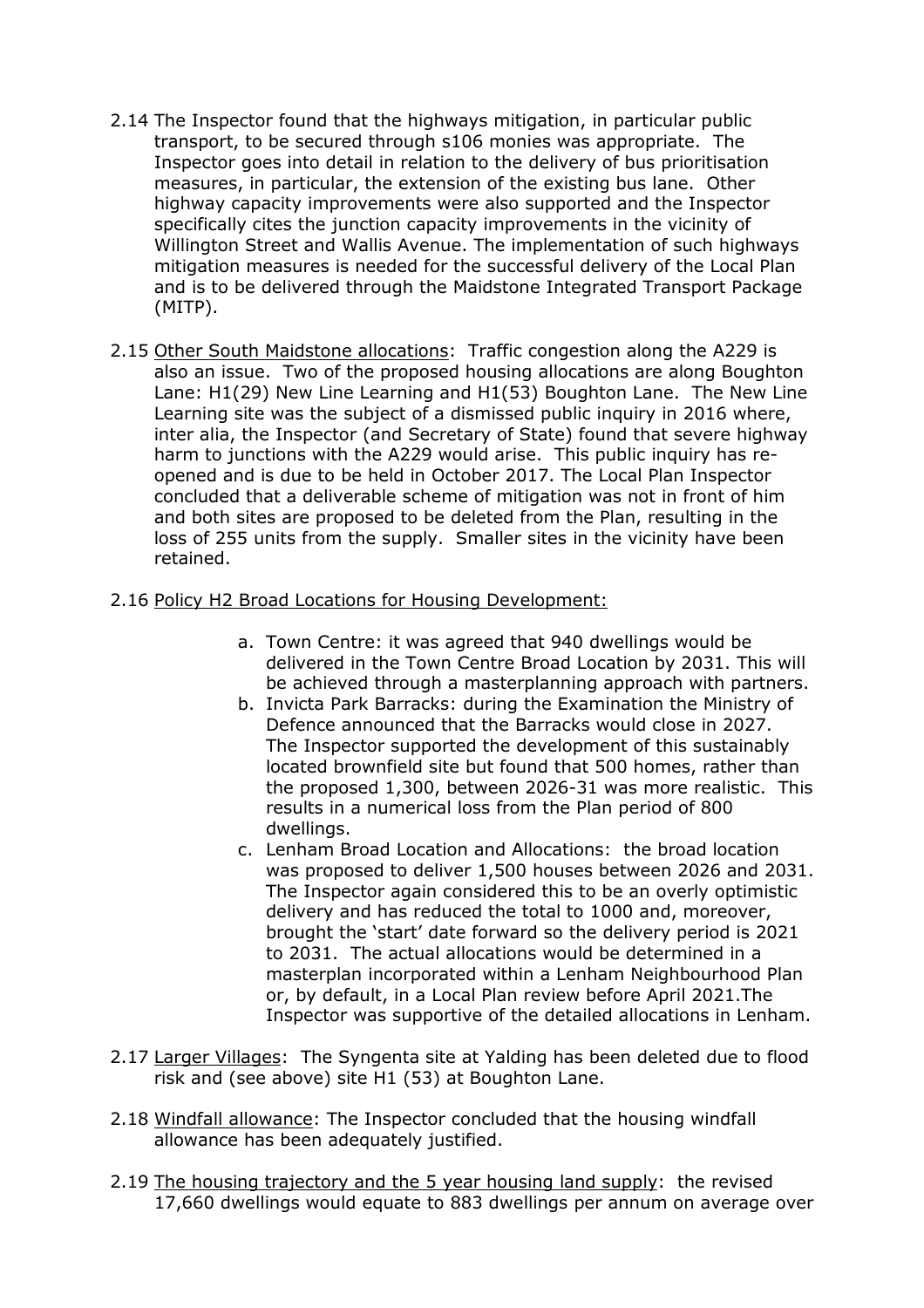the Plan period. As delivery was below target rates in 2011-16, the shortfall has to be made up. At the Examination, the Council proposed that the deficit should be made up in the next five years (2016-21) which is the so-called 'Sedgefield method' and is the preferred approach in the NPPG. The housing trajectory reflected this, with the further inclusion of a 5% buffer, as is also required by the Framework.

- 2.20 This approach results in a spike in the housing requirement over the 2016- 21 period in particular, with a return to a lower rate towards the end of the Plan period.
- 2.21 The Inspector has instead proposed a smoother and more realistic pattern of delivery. Additional allocations in the latter Plan period are going to be needed, however, to boost delivery.
- 2.22 The recommended smoothing of the trajectory will serve to strengthen the Council's five year supply position. This provides clarity that Maidstone can demonstrate a five year supply assuming that the Inspector's Interim Findings are reflected in his recommended Modifications and these continued unchanged as the Plan moves into adoption, following the public consultation on the Modifications. If confirmed, the revised  $1<sup>st</sup>$  April 2016 position would be 6.11 years with the strong prospect that the positive position will continue in subsequent years.

## **Employment**

- 2.23 Through the Interim Findings, the Inspector requested further work in respect of two aspects. Firstly, he required an additional assessment of the inter-relationship between housing numbers, jobs growth and commuting in adjoining areas to confirm if there will be sufficient employment land overall in the wider area based on the known plan proposals/evidence of neighbouring Local Planning Authorities. Secondly, the Inspector asked that routes to boost the employment land supply for offices be explored.
- 2.24 Additional information was submitted to the Inspector on these two points and this submission was discussed at the Hearing Session held on 24<sup>th</sup> January. As a result of the discussion, officers are due to submit additional proposed changes to the Plan to confirm how the delivery of the office floorspace will be secured.

## **Transport & Air Quality**

- 2.25 Consistency with national policy: Maidstone town is designated as an Air Quality Management Area because nitrogen dioxide emissions exceed European and national thresholds in certain locations. The Maidstone Air Quality Action Plan (2010) is referred to in the national Air Quality Plan but has not yet succeeded in bringing emissions within prescribed limits. The need to reduce emissions supports the aims of the Integrated Transport Strategy and the Walking and Cycling Strategy to encourage modal shift.
- 2.26 The Inspector concluded that the delivery of sustainable transport measures is of great importance.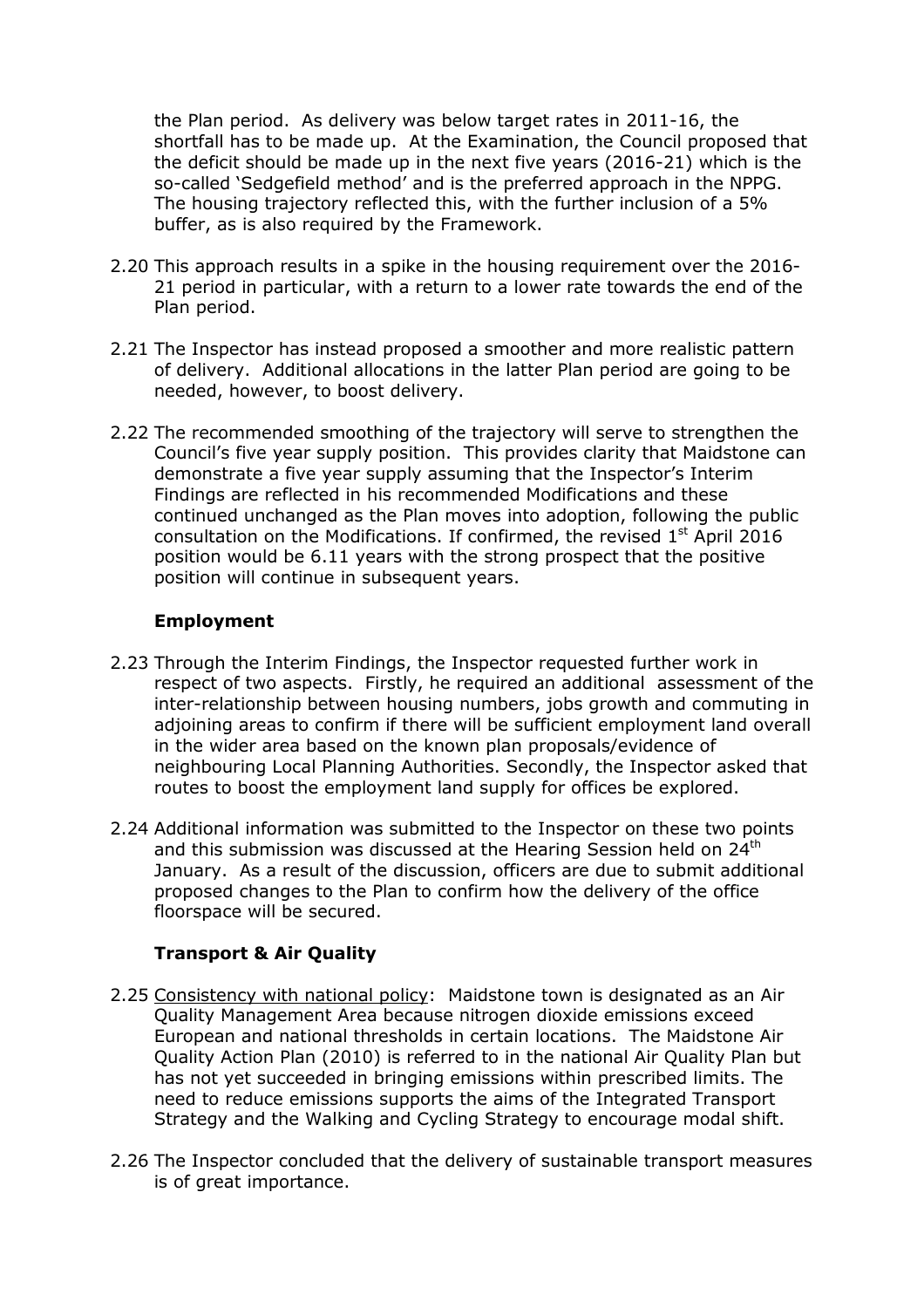2.27 Avoidance of severe traffic impacts on the strategic road network: a Statement of Common Ground had been agreed between the Council and Highways England and the Inspector concluded that any severe impacts are capable of mitigation.

## **Review of the Local Plan**

2.28 The Inspector identified a number of issues to be addressed through a review of the Local Plan. He referenced the need to make specific allocations for the Broad Locations (Lenham and Invicta Barracks) and also the possibility of KCC making a decision on the Leeds-Langley Relief Road. He concluded that the Plan should include a policy commitment for a review with a target adoption date of April 2021 and, therefore, the review process would need to start much earlier. The end date of the Plan could be extended to 2036 as part of the Review.

## **Next Steps**

- 2.29 At the Hearing Session on  $24<sup>th</sup>$  January, the Inspector and officers discussed an indicative outline for the completion of the Local Plan process.
	- Report to  $14<sup>th</sup>$  March Strategic Planning, Sustainability & Transport Committee on the proposed Main Modifications and minor changes requesting approval for public consultation
	- Six week public consultation from late March/early April to mid-May (additional days may need to be added in view of the Easter and May bank holidays)
	- Inspector receives consultation responses. The Inspector may decide that points raised in the responses require discussion at an additional hearing or hearings. A significant change in Government policy, such as the release of the Housing White Paper, could also prompt an additional hearing if the Inspector deems its content has implications for the Local Plan.
	- Assuming no additional hearings, Inspector's Final Report should be issued in June.
	- A report presenting the Inspector's Final Report and recommending adoption of the Local Plan will come to Strategic Planning, Sustainability & Transport Committee and thereafter Full Council

#### **3. AVAILABLE/PREFERRED OPTION AND REASONS FOR RECOMMENDATIONS**

3.1 The Committee is asked to note the Interim Findings.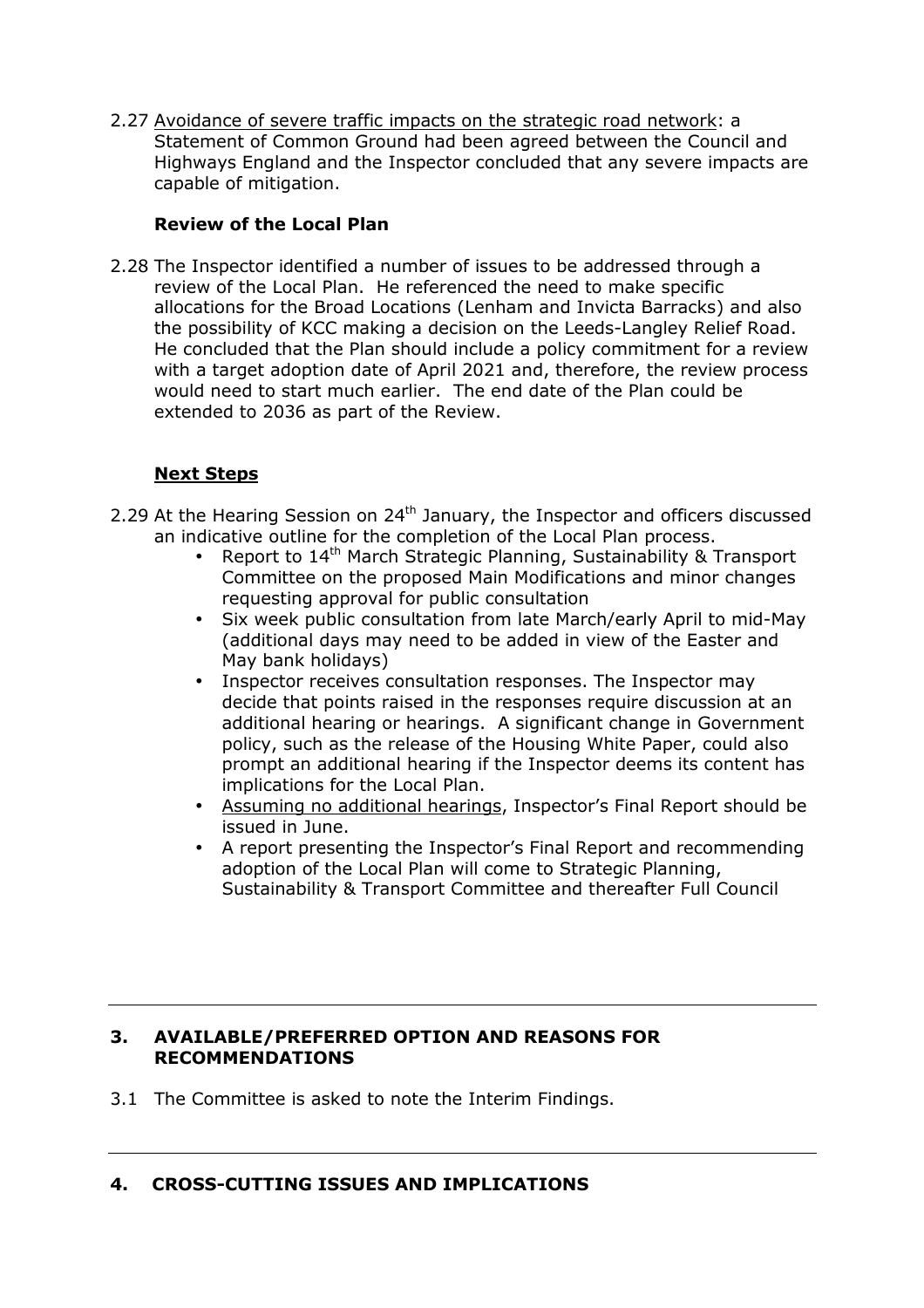| <b>Issue</b>                                           | <b>Implications</b>                                                                                                                                                                                                                                                              | Sign-off                                                                           |
|--------------------------------------------------------|----------------------------------------------------------------------------------------------------------------------------------------------------------------------------------------------------------------------------------------------------------------------------------|------------------------------------------------------------------------------------|
| <b>Impact on Corporate</b><br><b>Priorities</b>        | The Local Plan is one of the key<br>strategies which will promote<br>delivery of the Council's<br>Strategic Plan                                                                                                                                                                 | Rob Jarman,<br>Head of<br>Planning &<br>Development                                |
| <b>Risk Management</b>                                 | There is a continuing small risk<br>relating to the outcome of the<br>Local Plan examination. Officers<br>have sought to minimise this<br>risk by responding positively<br>and promptly to the Inspector's<br>recommendations and his<br>requests for additional<br>information. | Rob Jarman,<br>Head of<br>Planning &<br>Development                                |
| <b>Financial</b>                                       | The Council has incurred<br>significant expenditure this year<br>on the Local Plan Examination<br>and funds have been set aside<br>to cover the likely costs.                                                                                                                    | <b>Finance Team</b>                                                                |
| <b>Staffing</b>                                        | The Spatial Policy Team is<br>sufficiently staffed to manage<br>the remaining Examination<br>programme and the<br>Modifications stage which will<br>precede adoption of the Plan                                                                                                 | Rob Jarman,<br>Head of<br>Planning &<br>Development                                |
| Legal                                                  | There are no legal implications<br>for the Council arising from this<br>report.                                                                                                                                                                                                  | Kate Jardine,<br>Team Leader<br>(Planning)<br>Mid Kent<br>Legal<br><b>Services</b> |
| <b>Equality Impact Needs</b><br><b>Assessment</b>      | An EQIA was undertaken to<br>support the publication of the<br>Local Plan. The webcasting of<br>the examination hearings<br>assists those unable to attend<br>in person.                                                                                                         | [Policy &<br>Information<br>Manager]                                               |
| <b>Environmental/Sustainable</b><br><b>Development</b> | The Local Plan is fundamentally<br>concerned with the<br>achievement of sustainable<br>development.                                                                                                                                                                              | Rob Jarman,<br>Head of<br>Planning &<br>Development                                |
| <b>Community Safety</b>                                | There are no specific impacts or<br>issues.                                                                                                                                                                                                                                      | Rob Jarman,<br>Head of<br>Planning &<br>Development                                |
| <b>Human Rights Act</b>                                | There are no specific impacts or<br>issues.                                                                                                                                                                                                                                      | Rob Jarman,<br>Head of                                                             |